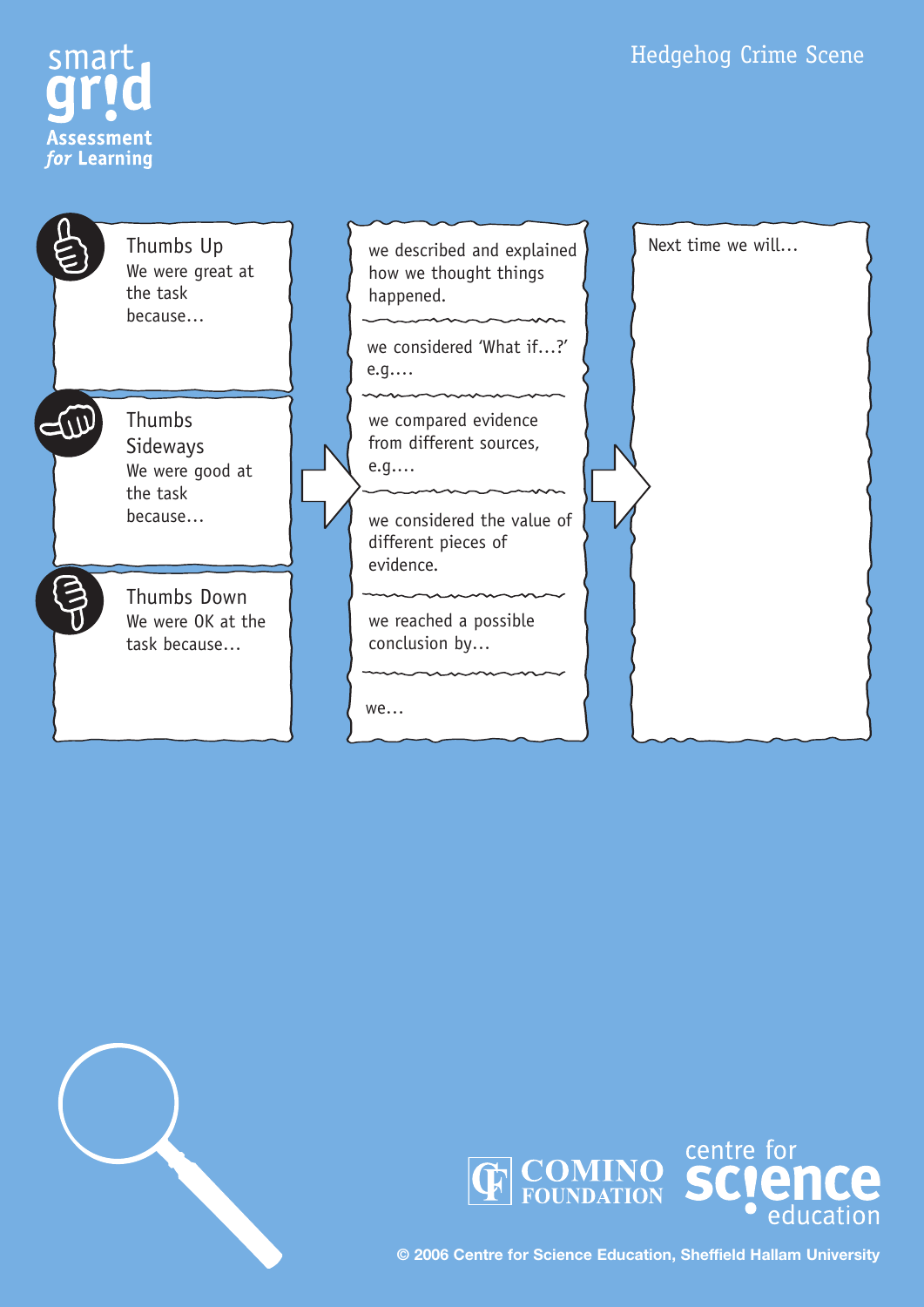



# Hedgehog Crime Scene

Creativity & Problem Solving: to consider Why? How? and What if…? Investigative skills: to make comparisons between pieces of evidence

Activating Personal Capabilities in Science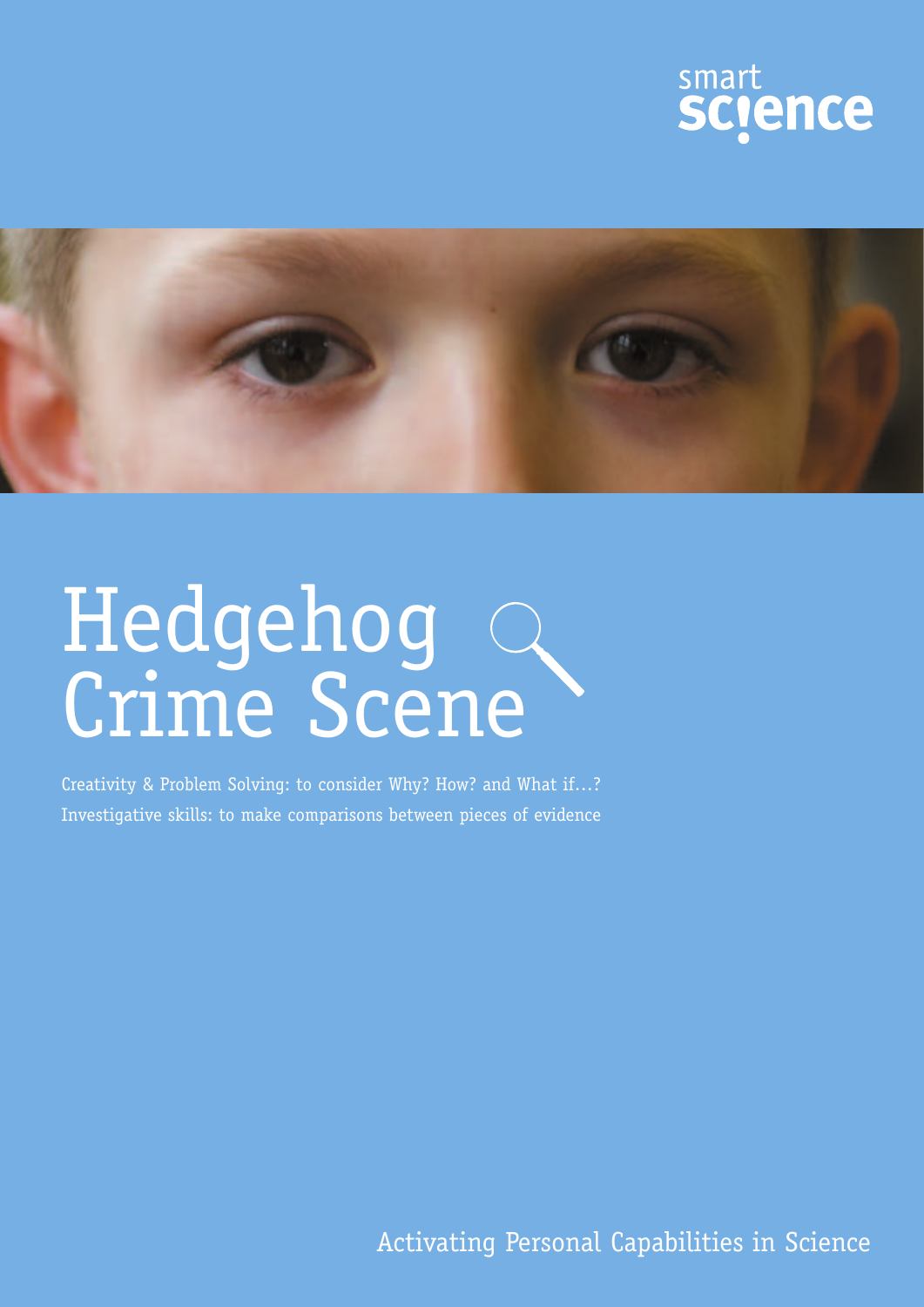## Generic task **If… Then…**



#### **Learning Objective**

Creativity & Problem Solving: to consider Why? How? and What if…?

#### **Introducing the task 5 minutes**

Explain that part of thinking creatively and solving problems involves us foreseeing what could happen in different situations. Reinforce that spending a few minutes thinking about 'If… then' or 'What if…?' questions before we tackle a problem can help us make good decisions and predict what might happen.

This task poses lots of different 'If… then…' scenarios which encourage the children to think about different possibilities. Tell the children that they should think freely and give a quick response to this task.

#### **Running the task 20 minutes**

You need: 'If... then...' cards, a partner or group.

- 1 Organise the children into pairs or teams of up to four.
- 2 Hand out some 'If… then…' cards.
- 3 Tell the children that they have two minutes to ask 'What if…?' and suggest as many consequences (the 'then's) as possible for a variety of 'If… then…' scenarios.
- 4 Ask them to think of other scenarios if they can.

#### **Helpful Hints**

This task is useful in developing the skill of prediction that is a necessary science process skill. If you wish to further develop this task, children could be encouraged to create stories or cartoon strips to illustrate their 'If… then…' thinking; or to extend the 'If… then…' thinking to a range of investigation scenarios.

\*Some of the suggested ideas are from 'Imagine That… A Handbook of Creative Learning Activities for the Classroom'

#### **Resources**

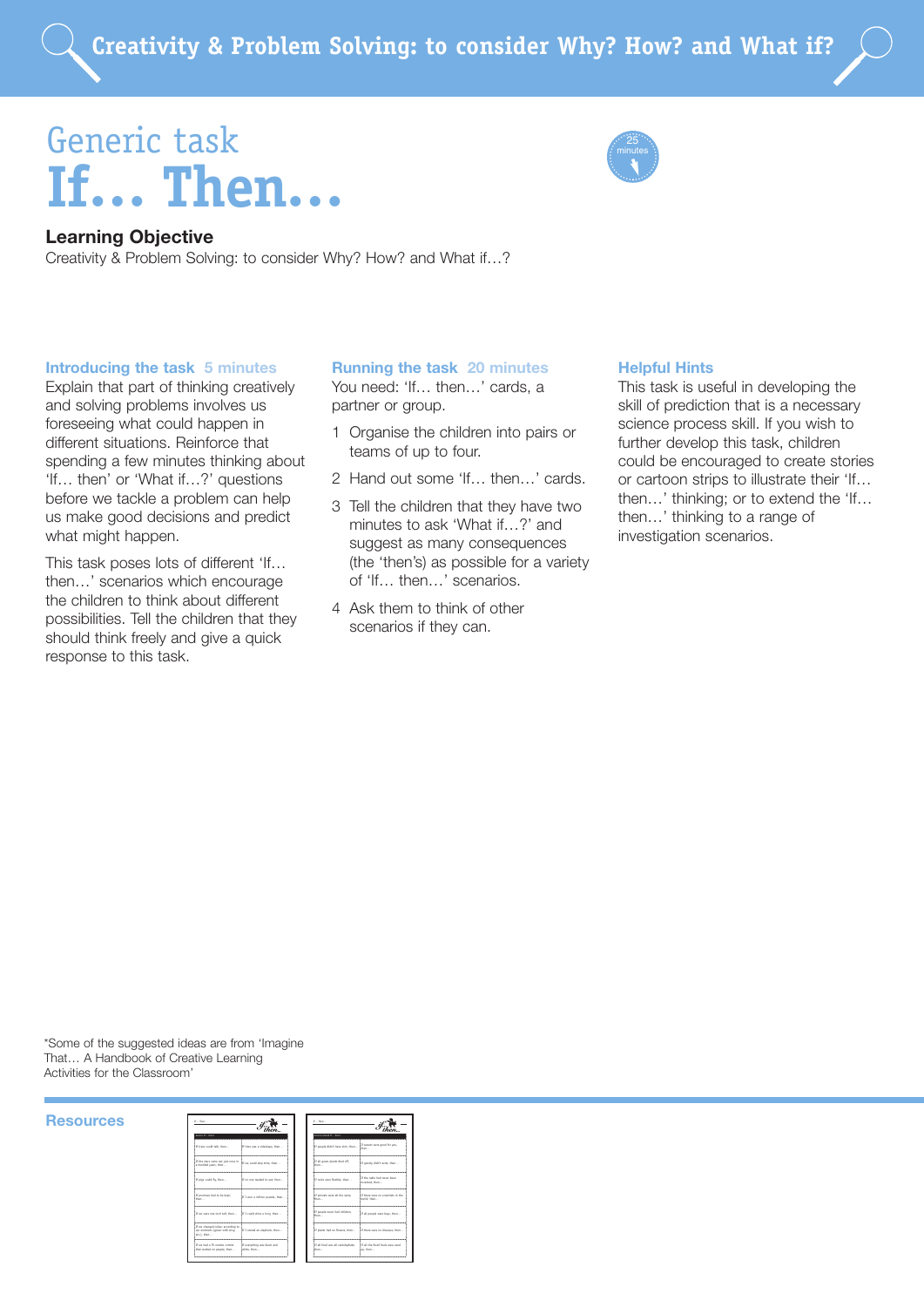# Science embedded task **Hedgehog Crime Scene**



**Learning Objectives**

**National Curriculum Sc1: 2i, 2i** 

**Science Investigative Skills** to make comparisons between pieces of evidence to draw conclusions that are consistent with the evidence

#### **Success Criteria**

To be successful the children will:

- describe and explain how they think things happen
- consider 'what if...'
- compare evidence from different sources and consider their value
- reach a conclusion based on consideration of evidence and other people's views.

#### **Introducing the task 5 minutes**

Explain that this challenge is about thinking creatively to solve a problem (relate this back to the generic task). They will look at different sources of evidence and consider 'Why?' 'How?' and 'What if…?' As a team they will aim to reach a conclusion.

#### **Running the task 40 minutes**

- 1 Organise the children into teams of four.
- 2 Read through or hand out Hedgehog Crime Scene. Explain the task and set a time limit of 10 minutes. Use the Possible Cause of Injury Support Cards to help this process as appropriate.
- 3 After 10 minutes take feedback from the teams on how they think the injuries were caused, making a class tally chart showing the choices offered.
- 4 Then tell the children that extra evidence about the crime scene has been found. Read aloud or hand out Additional Evidence 1 and 2. Make sure everyone understands the new task. Set a time limit (15 minutes is suggested).
- 5 Later, take feedback from the teams, asking the children to explain and justify their conclusions as fully as possible. Decide as a whole class the most likely cause of injury. There's not one specific answer to this question. The evidence from his parents suggests that it is unlikely that Norman was run over or was attacked.

The fact that he is small and gets cold easily and is not a good swimmer suggests that he might have fallen in the pond. There are poisonous substances in the garden but the fact that Mrs Hog says he was careful not to pick up things that hurt him makes this cause of injury less likely.

#### **Reviewing the task 15 minutes**

Review the task by emphasising the idea that in a complex situation like this, open questions, such as 'Why?' 'How?' and 'What if…?' can be useful to consider different possibilities in a problem-solving situation. They help us think more freely and creatively about the options. When new evidence is found it may affect people's first thoughts or conclusions and it is important to review this with an open mind and share views as a team.

Involve the children in reviewing their work and making an overall judgement about how well they used creative thinking to help solve the problem. Use the assessment for learning Smart Grid (see back cover).

**Resources**









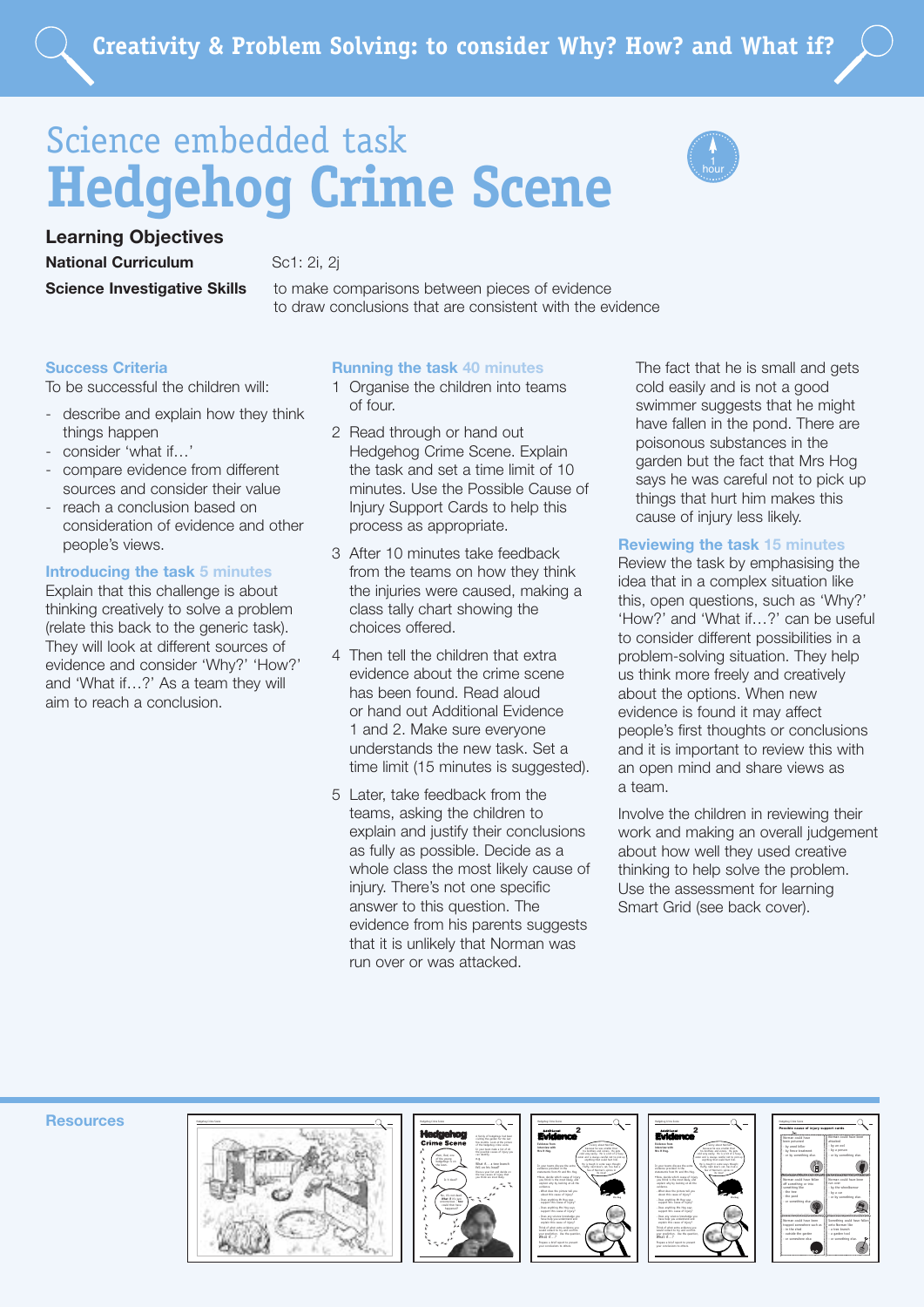

| Generic If then's                                                                     |                                            |
|---------------------------------------------------------------------------------------|--------------------------------------------|
| If trees could talk, then                                                             | If time was a videotape, then              |
| If the stars came out just once in<br>a hundred years, then                           | If we could stop time, then                |
| If pigs could fly, then                                                               | If no one needed to eat, then              |
| If promises had to be kept,<br>then                                                   | If I won a million pounds, then            |
| If we were one inch tall, then                                                        | If I could drive a lorry, then             |
| If we changed colour according to<br>our emotions (green with envy,<br>$etc.$ ), then | If I owned an elephant, then               |
| If we had a TV remote control<br>that worked on people, then                          | If everything was black and<br>white, then |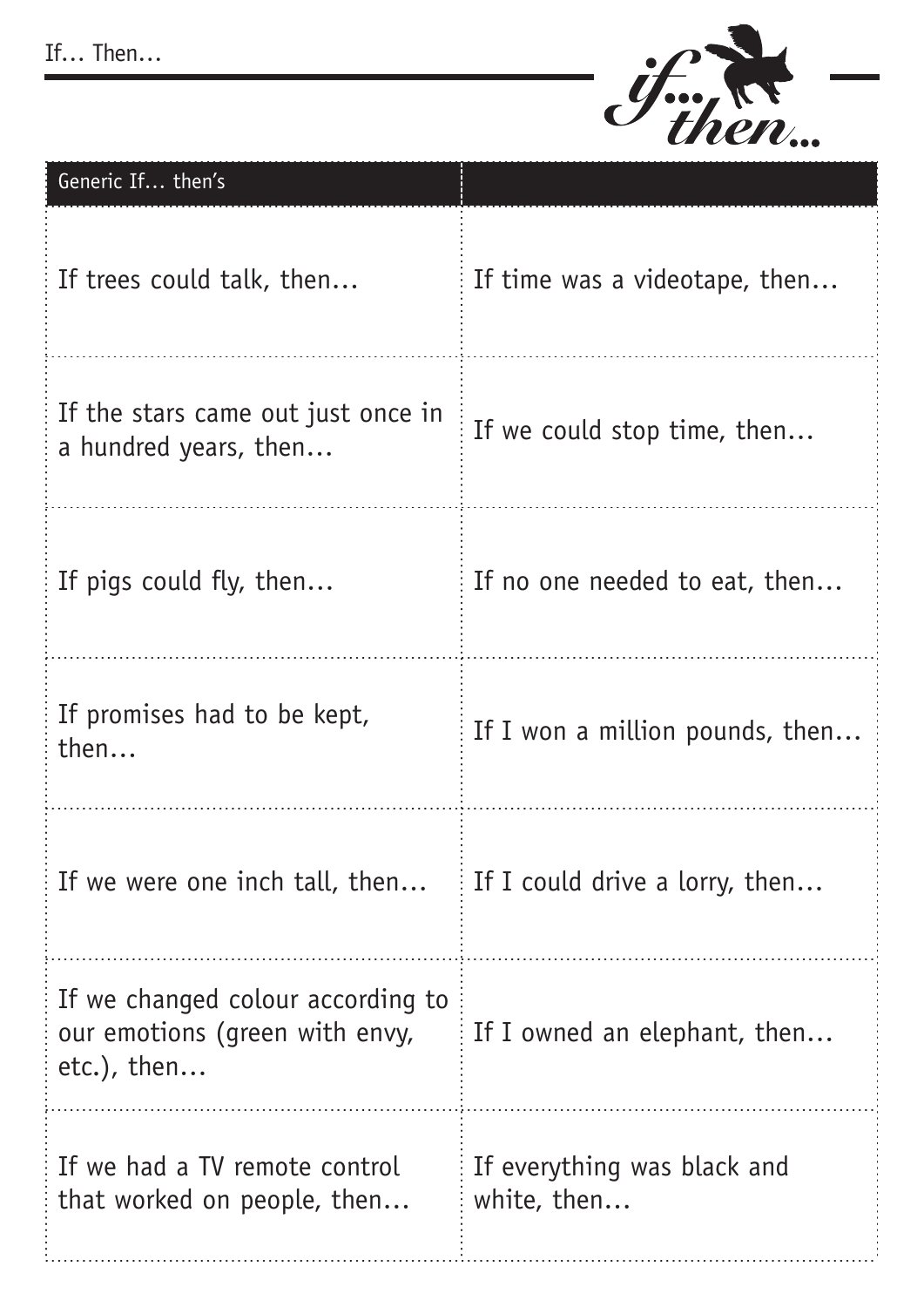

| Science related If then's                     |                                                   |
|-----------------------------------------------|---------------------------------------------------|
| If people didn't have skin, then              | If sweets were good for you,<br>then              |
| If all green plants died off,<br>then         | If gravity didn't exist, then                     |
| If rocks were flexible, then                  | If the radio had never been<br>invented, then     |
| If animals were all the same,<br>then $\dots$ | If there were no scientists in the<br>world, then |
| If people never had children,<br>then         | If all people were boys, then                     |
| If plants had no flowers, then                | $\pm$ If there were no diseases, then             |
| If all food was all carbohydrate,<br>then     | If all the fossil fuels were used<br>$up$ , then  |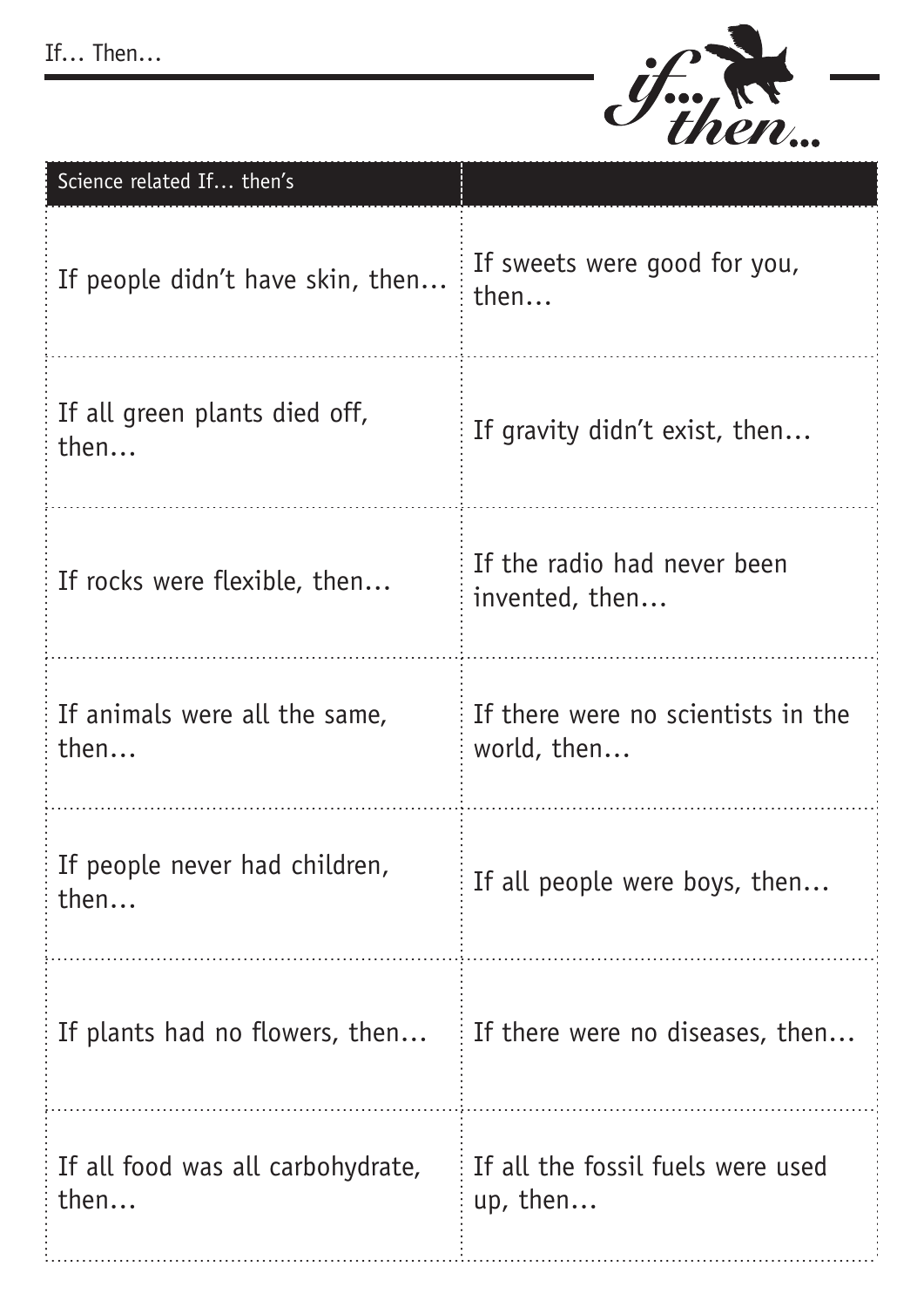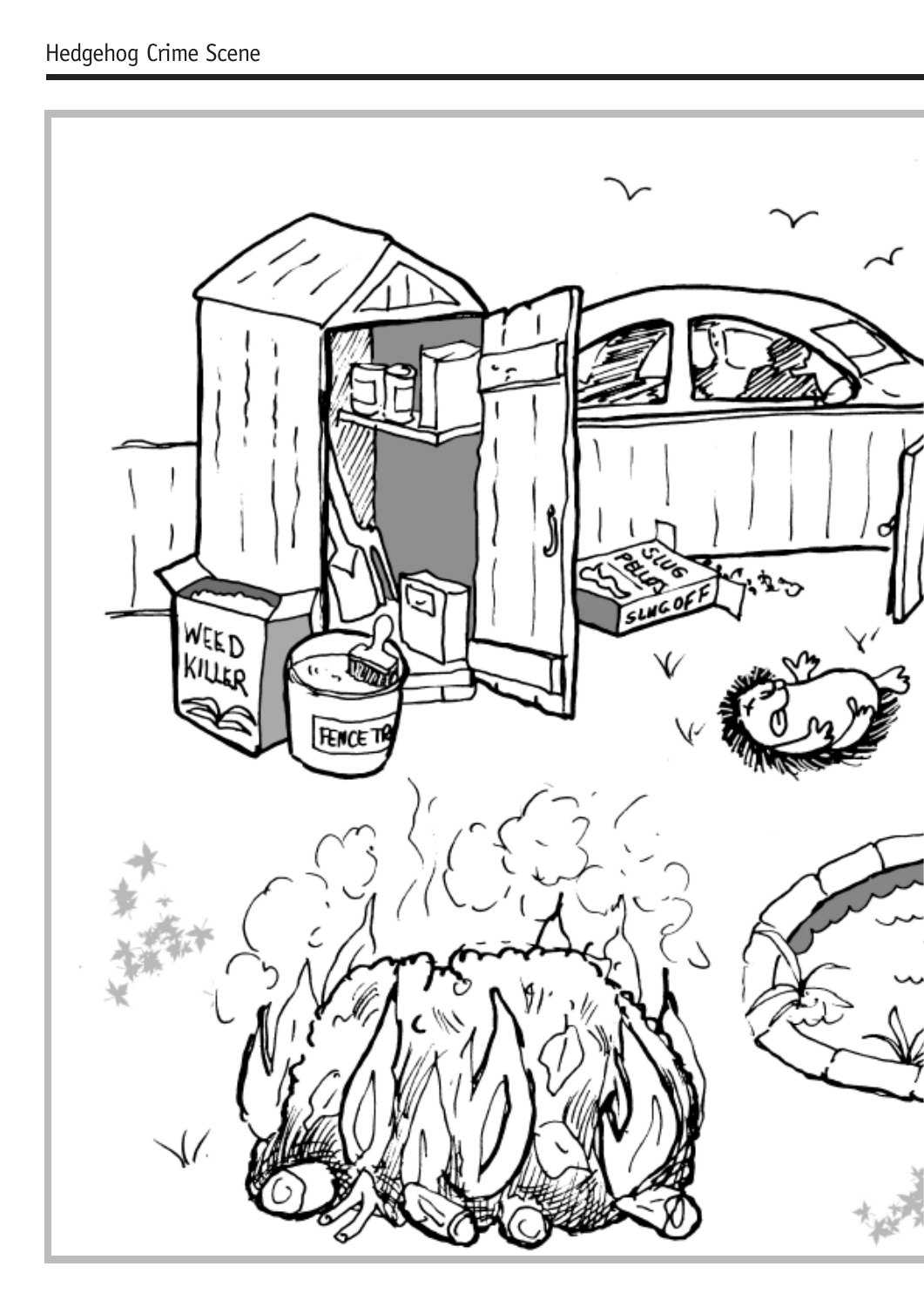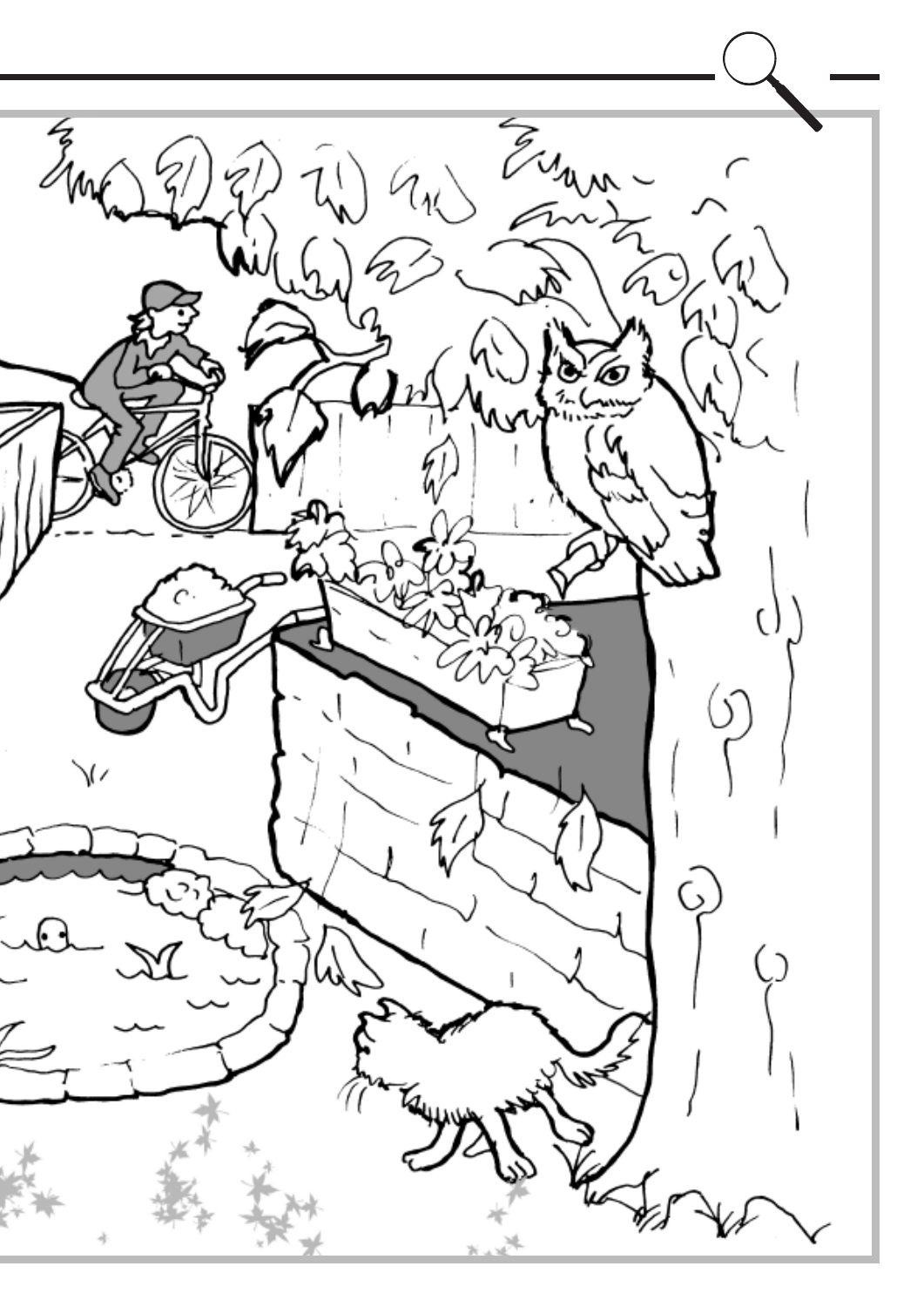

A family of hedgehogs had been visiting the garden for the last few months. Look at the picture of the hedgehog crime scene.

In your team make a list of all the possible causes of injury you can identify.

What if… a tree branch fell on his head?

Discuss your list and decide on the two causes of injury that you think are most likely.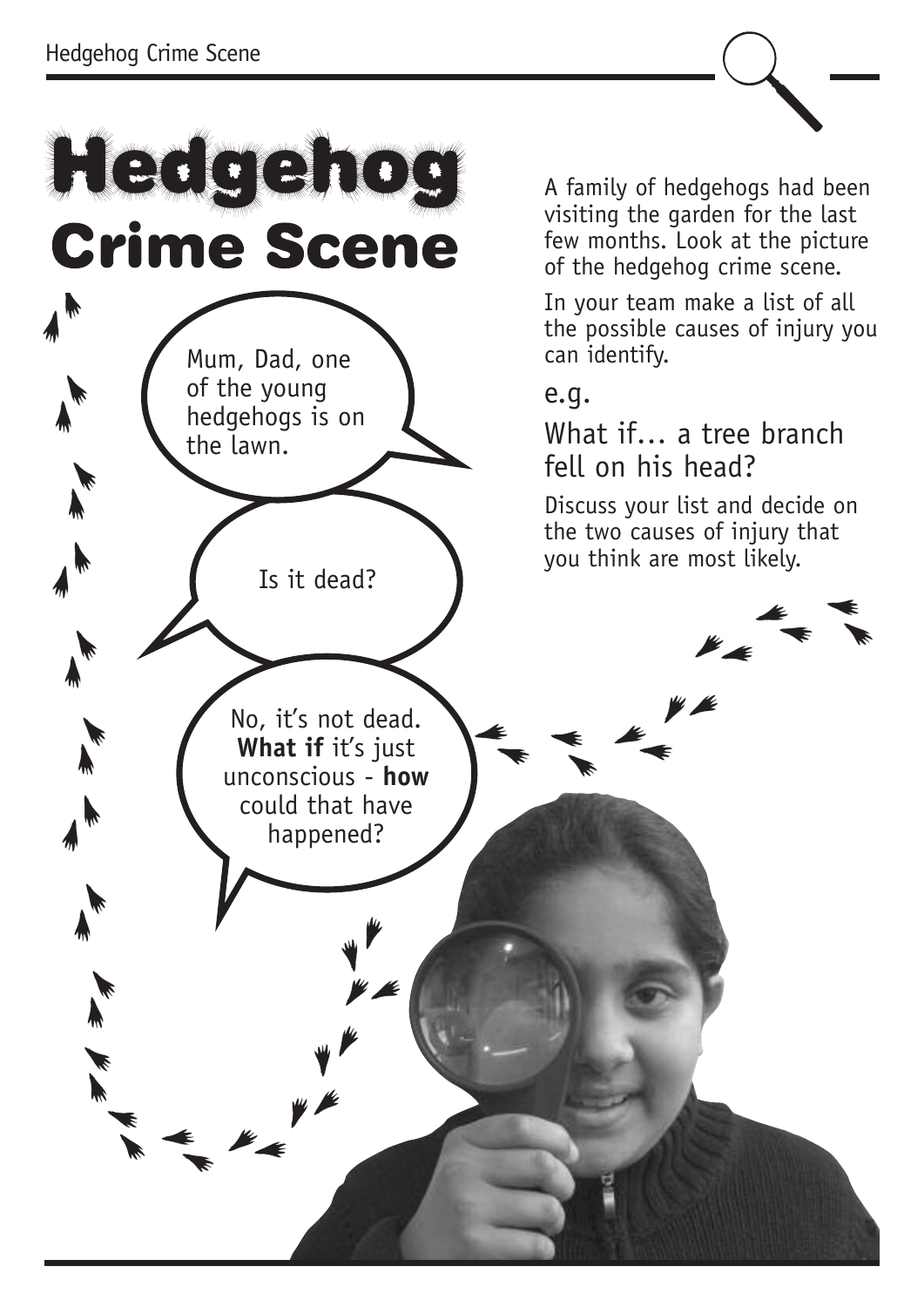**Additional Evidence** 

**Evidence from interview with Mr H Hog.**

In your teams, discuss this extra evidence.

- Now, decide which cause of injury you think is the most likely, and explain why by looking at all the evidence.
	- What does the picture tell you about this cause of injury?
	- Does anything Mr Hog says support this cause of injury?
	- Does any science knowledge you have help you understand and explain this cause of injury?

Think of what extra evidence you would collect to try and confirm your prediction. Use the question, What if…?

Prepare a brief report to present your conclusions to others.

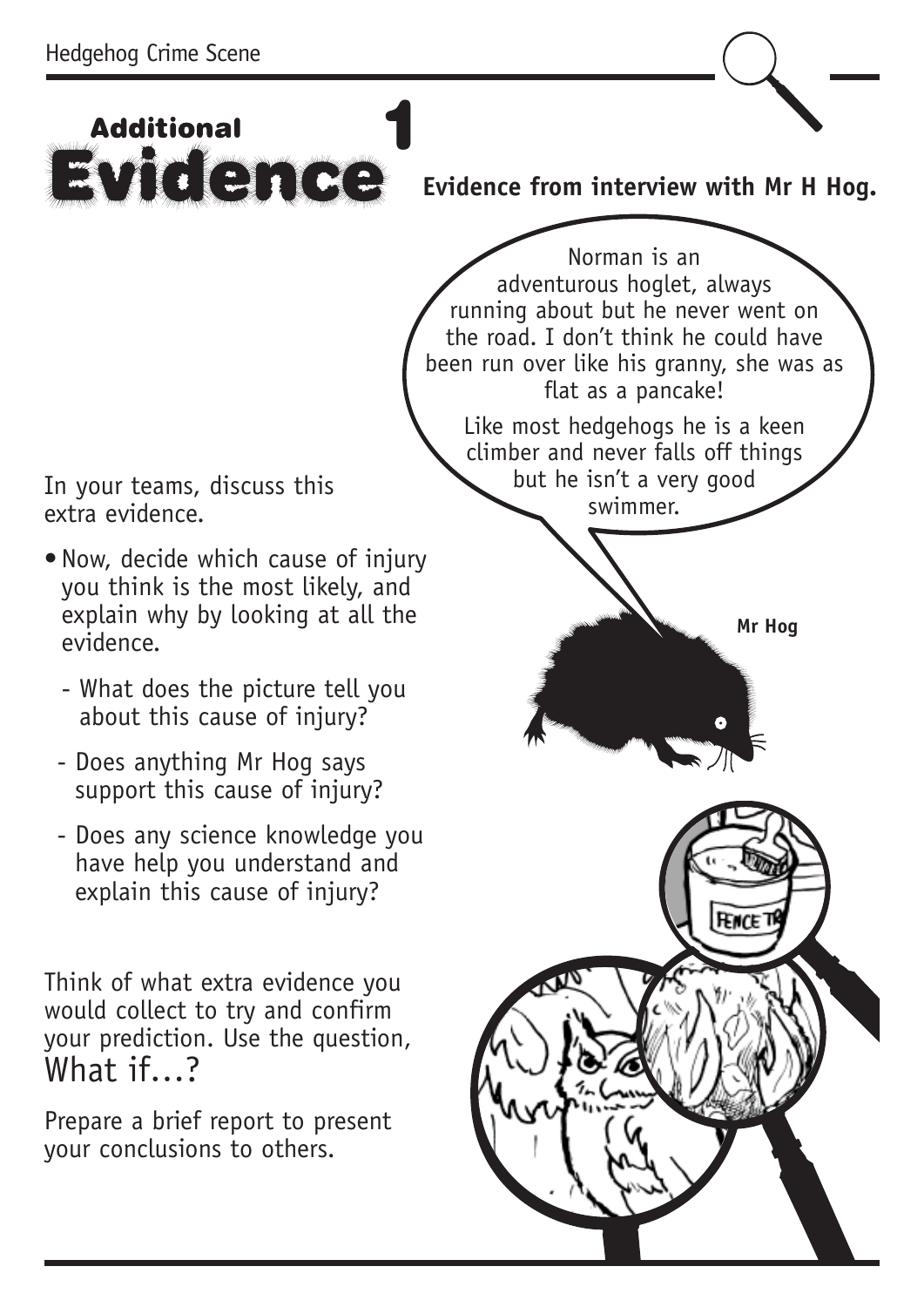**2**

I worry about Norman because he was smaller than his brothers and sisters. He gets cold very easily. He is a bit of a fussy eater and is always careful not to pick up anything that could hurt him.

**Evidence from interview with Mrs H Hog.**

He is tough in some ways though; Fluffy, next door's cat, has had a few of Norman's spines in its nose!

• Now, decide which cause of injury you think is the most likely, and explain why by looking at all the evidence.

In your teams discuss this extra

evidence.

- What does the picture tell you about this cause of injury?
- Does anything Mrs Hog says support this cause of injury?
- Does any science knowledge you have help you understand and explain this cause of injury?

Think of what extra evidence you would collect to try and confirm your prediction. Use the question, What if…?

Prepare a brief report to present your conclusions to others.



**Mrs Hog**